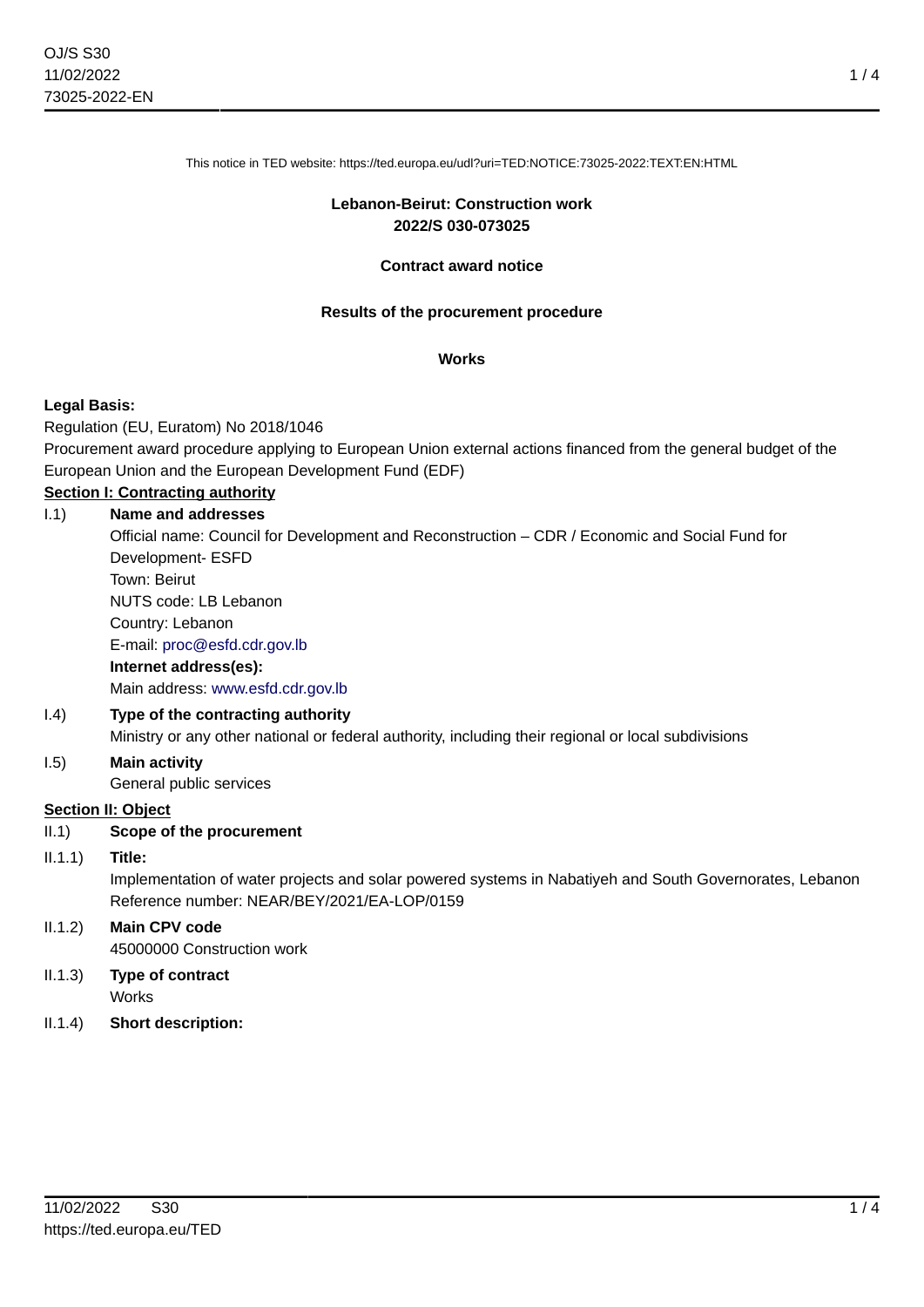The contract shall cover the implementation of the following projects: o Transmission line from the regional reservoir of Aitit to the existing lines /reservoirs of the communities of Yanouh, El Bazouriyeh and Ouadi Jilo, Tyre o Drilling and equipment Of One New Well (FD9) and pumping lines, o Deepening Of two existing wells in Fakhreddin pumping station. o Upgrading of the water supply system in Chehour, Zebkeen, Deir Qanoun Naher and Beflay , Tyre Union of Municipalities II.1.6) **Information about lots** This contract is divided into lots: no II.1.7) **Total value of the procurement (excluding VAT)** Value excluding VAT: 2 434 904.68 EUR II.2) **Description** II.2.2) **Additional CPV code(s)** 45000000 Construction work 45252124 Dredging and pumping works 45262220 Water-well drilling 09331200 Solar photovoltaic modules II.2.3) **Place of performance** NUTS code: LB Lebanon Main site or place of performance: Lebanon (Near and Middle East) II.2.4) **Description of the procurement:** Implementation of water projects and solar powered systems in Nabatiyeh and South Governorates, Lebanon II.2.5) **Award criteria** Price II.2.11) **Information about options** Options: no II.2.13) **Information about European Union funds** The procurement is related to a project and/or programme financed by European Union funds: yes Identification of the project: Neighbourhood - ENI/2017/40299 Local development programme along the Litani River Basin II.2.14) **Additional information Section IV: Procedure** IV.1) **Description** IV.1.1) **Type of procedure** Open procedure IV.1.3) **Information about a framework agreement or a dynamic purchasing system** IV.1.8) **Information about the Government Procurement Agreement (GPA)** The procurement is covered by the Government Procurement Agreement: no IV.2) **Administrative information**

- IV.2.1) **Previous publication concerning this procedure** Notice number in the OJ S: [2021/S 186-480414](https://ted.europa.eu/udl?uri=TED:NOTICE:480414-2021:TEXT:EN:HTML)
- IV.2.8) **Information about termination of dynamic purchasing system**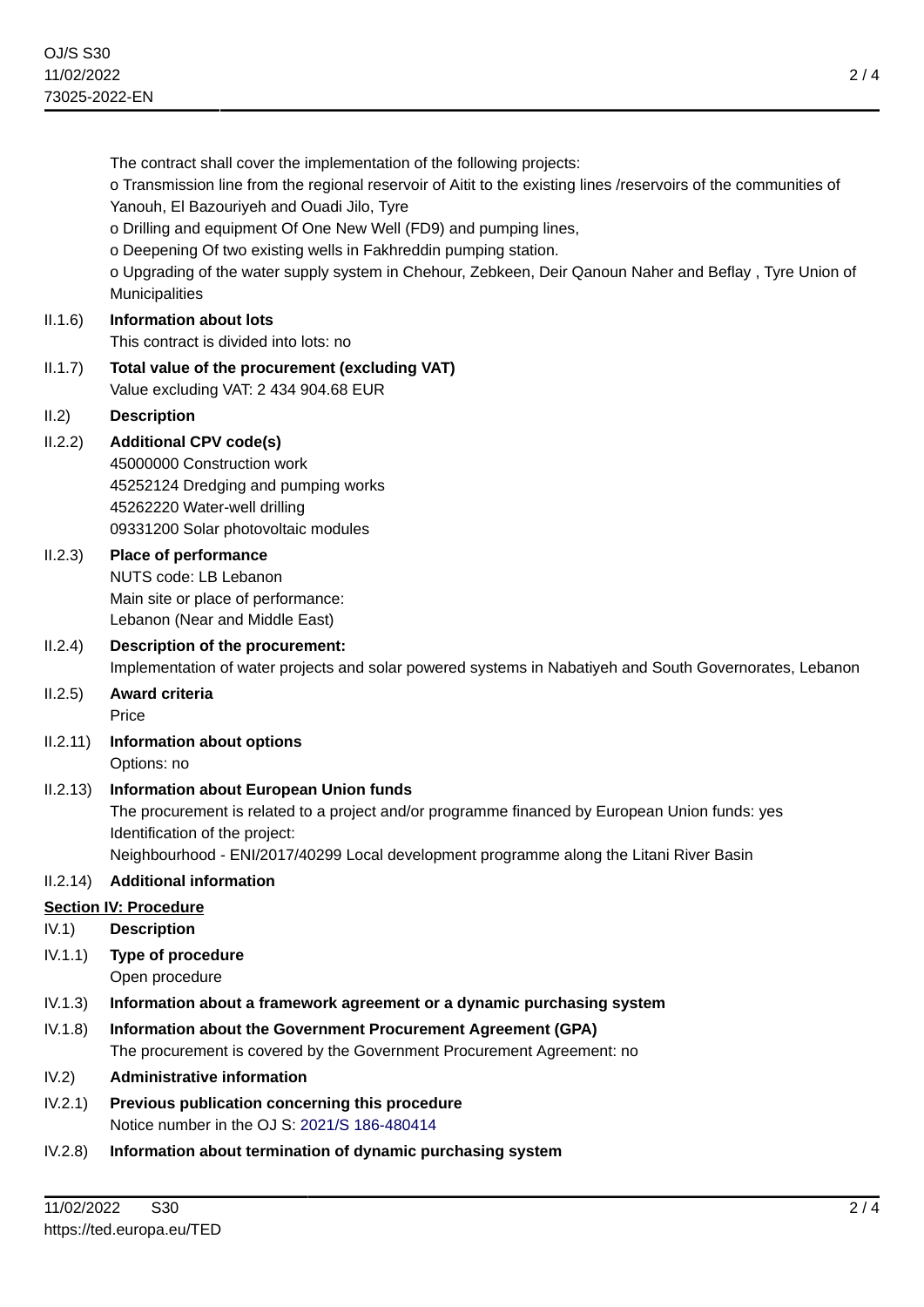# IV.2.9) **Information about termination of call for competition in the form of a prior information notice Section V: Award of contract Contract No:** ENI/2021/430-643 **Title:** Implementation of water projects and solar powered systems in Nabatiyeh and South Governorates, Lebanon A contract/lot is awarded: yes V.2) **Award of contract** V.2.1) **Date of conclusion of the contract:** 23/12/2021 V.2.2) **Information about tenders** Number of tenders received: 5 The contract has been awarded to a group of economic operators: yes V.2.3) **Name and address of the contractor** Official name: Al Madar Trading and Contracting SARL National registration number: 48648 Postal address: Mar Elias, Hassanieh Building, 1st floor Town: beirut NUTS code: LB Lebanon Country: Lebanon Internet address: <www.almadar.org> The contractor is an SME: no V.2.3) **Name and address of the contractor** Official name: ASACO General Trade &Contracting National registration number: 123253 Postal address: Hassania Building, 4th floor, Almama Street, Corniche Al Mazraa Town: beirut NUTS code: LB Lebanon Country: Lebanon Internet address: <www.asacogtc.com> The contractor is an SME: no V.2.4) **Information on value of the contract/lot (excluding VAT)** Total value of the contract/lot: 2 434 904.68 EUR V.2.5) **Information about subcontracting Section VI: Complementary information** VI.3) **Additional information:** VI.4) **Procedures for review**

VI.4.1) **Review body**